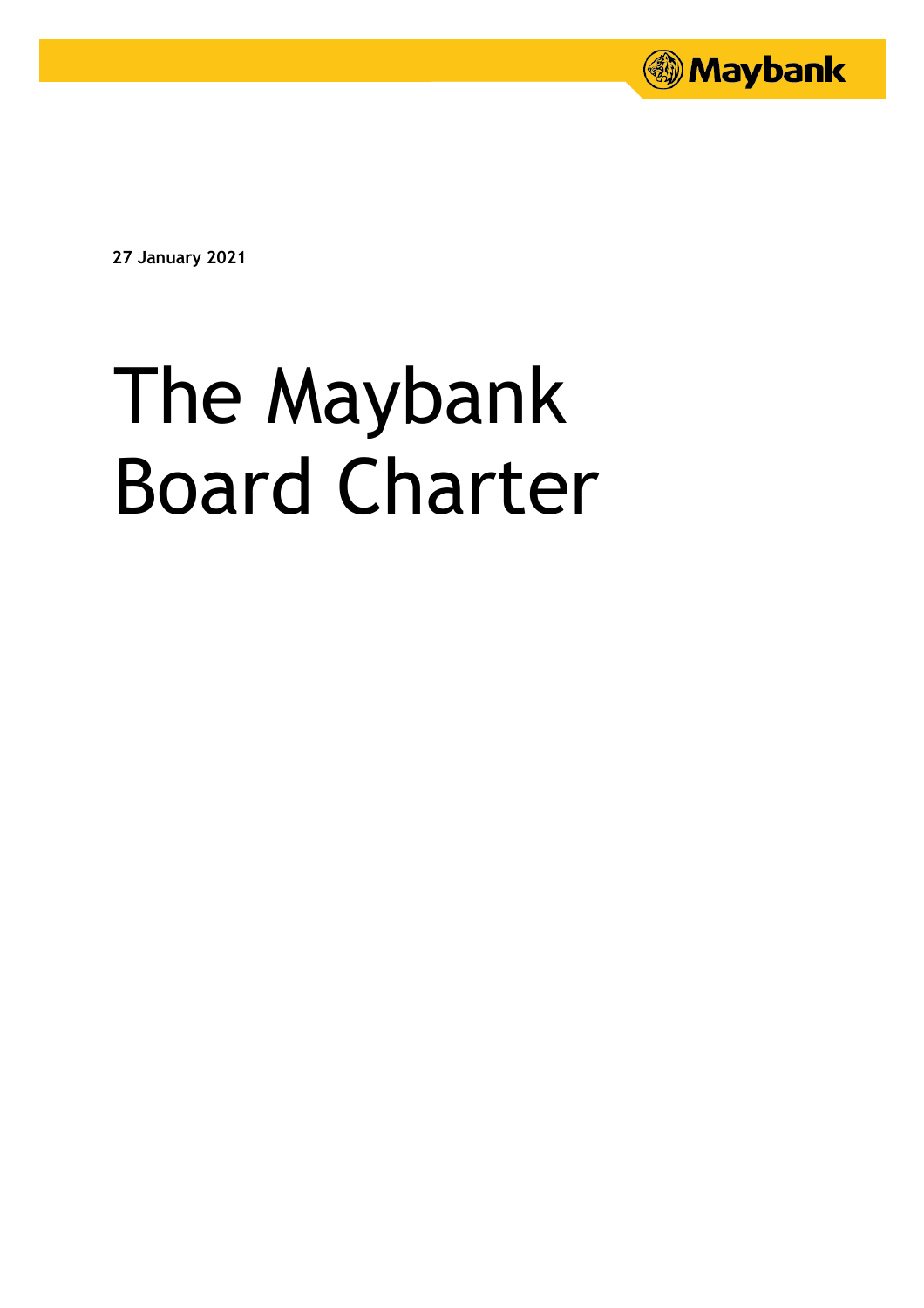# **1. INTRODUCTION**

The Board acknowledges the importance of developing and maintaining a framework of Corporate Governance that is robust and sound, to promote a culture of integrity and transparency throughout the Maybank Group (the "Bank" or "Group" as the context permits). In this regard, all directors are required to maintain the highest standards of transparency, integrity and honesty. This standard serves as the basis for the principles that govern directors' conduct and their relationship with the Group's stakeholders.

This Board Charter outlines among others, the respective roles, responsibilities and authorities of the Board (both individually and collectively) in setting the direction, management and control of the organisation.

The Board may from time to time review the contents of this Board Charter in tandem with the Group's Corporate Governance Framework to ensure its relevance and effectiveness in the light of the ever changing environment in which the Group operates.

#### **2. BOARD MANUAL**

The Board has in place a Board Manual (the "Manual"), which acts as guidance to the Board in discharging their duties effectively. The Manual highlights the guiding principles and matters relating to Board organisation, responsibilities, and relevant internal policies and procedures, including those mentioned in this Board Charter.

# **3. ROLES AND RESPONSIBILITIES OF THE BOARD**

3.1 The business and affairs of the Group are managed under the direction and oversight of the Board, which also has the responsibility to periodically review and approve the overall strategies, business, organisation and significant policies of the Group. The Board also sets the Group's core values and adopts proper standards to ensure that the Group operates with integrity, and complies with the relevant rules and regulations.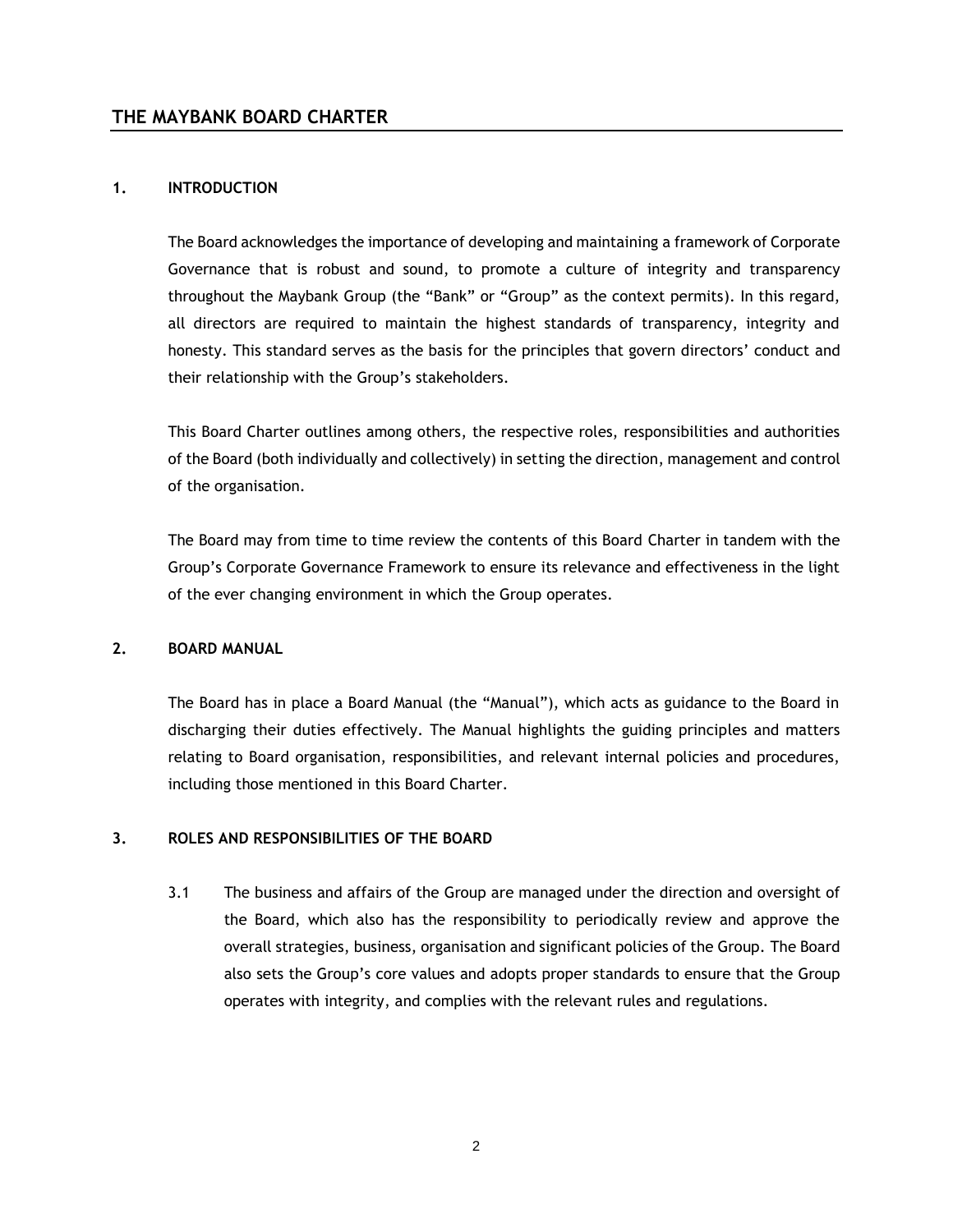## 3.2 **Reserved Matters for Board's Decision**

The Board also has a formal schedule of matters reserved for its decision which includes matters related to:-

- (a) the strategies, business plans and annual budget for the Group;
- (b) the conduct and the performance of the Group's businesses;
- (c) principal risks affecting the Group's business;
- (d) the Group's internal control systems;
- (e) the succession plan and talent management plans for the Group;
- (f) the appointment, remuneration and compensation of senior management;
- (g) the changes to the corporate organisation structure;
- (h) the appointment of Directors and Directors' emoluments and benefits in accordance with the relevant statutes;
- (i) the policies relating to corporate branding, public relations, investor relations and shareholder communication programmes; and
- (j) the Group's strategies on promotion of sustainability focusing on environmental, social and governance (ESG) aspects.

# 3.3 **Roles and Responsibilities**

The Board has the responsibility to approve and periodically review the overall business strategies and significant policies of the Group, premised on sustainability and promoting ethical conduct in business dealings, understanding the major risks faced by the Group, setting acceptable levels of risk taking and ensuring that the Senior Management takes the steps necessary to identify, measure, monitor and control these risks. The Board also approves the organisational structure and ensures that Senior Management is monitoring the effectiveness of the internal control system. Among the primary obligations of the Board are as follows:-

- (a) Approving Group Strategy, Business Plans and the Annual Budget and its half yearly review;
- (b) Ensuring that the Group Strategy Plan supports long-term value creation and  $includes$  strategies on ESG considerations underpinning sustainability<sup>1</sup> including the corresponding opportunities and ESG-related risks;

 $\overline{a}$ <sup>1</sup> Per Guidance 1.1 of the MCCG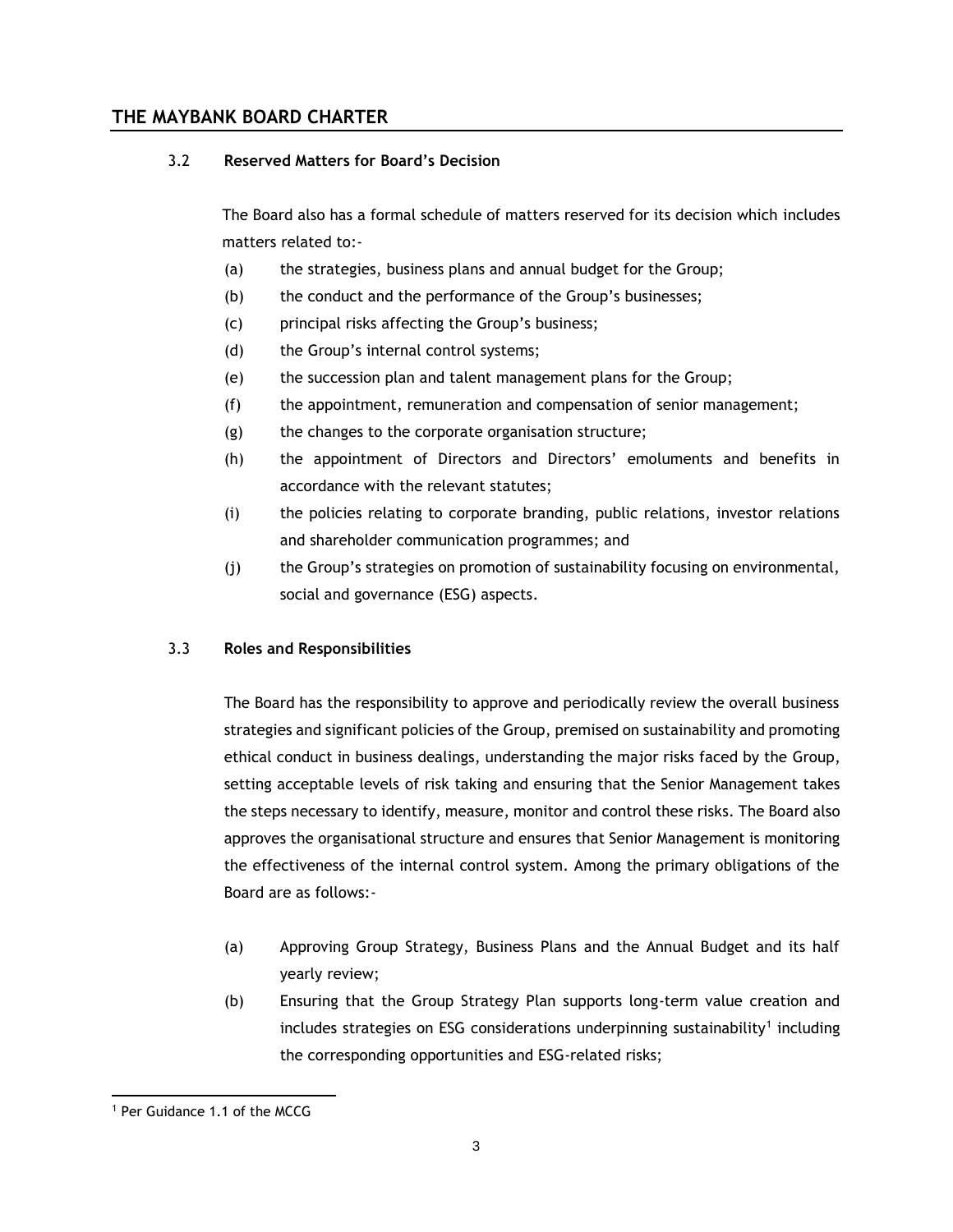- (c) Approving the recruitment, appointment, promotion, confirmation and termination of service, as well as the remuneration package, and compensation and benefits policies and the terms and conditions, including the job grade of executives in Key Management Positions;
- (d) Establishing and approving policies with Groupwide applicability, which include Human Capital, Information Technology, Property, Procurement, Communications, Reporting, Funding, Capital Allocation/Raising, Risk Management, Anti-Money Laundering, etc.;
- (e) Establishing and approving policies on compliance for the Group;
- (f) Approving changes to the corporate organisation structure of the Group;
- (g) Determining the general composition of the Board (size, skill and balance between executive directors and non-executive directors) in order to ensure that the Board consists of the requisite diversity of skills, experience, gender qualification, and other core competencies required;
- (h) Approving a framework of remuneration for directors, covering fees, allowances, and benefits-in-kind (directors of all boards and committees);
- (i) Approving policies pertaining to corporate image, brand management, community relations, investor relations and shareholder communications programs;
- (j) Ensuring that the Group has a beneficial influence on the economic well-being of the communities within which it operates, especially via its oversight of the Maybank Foundation, and endorsement of the initiatives and programmes carried out via the same;
- (k) Approving a Leadership Development framework for the Group, further to identifying and ensuring succession planning within the Group;
- (l) Ensuring that the Board is supported by a suitably qualified and competent Company Secretary;
- (m) Ensuring that the Board members have access to appropriate education and training programmes to keep abreast of the latest developments in the industry, and as may be prescribed by the regulatory authorities from time to time; and
- (n) Approving the Group's financial statements (and ensuring the reliability of the same) as well as the interim dividend and recommend the final dividend to shareholders and the application of Dividend Reinvestment Plan ("DRP") thereto (where applicable) prior to public announcements and publications as well as all circulars and press releases for release to the relevant authorities and media.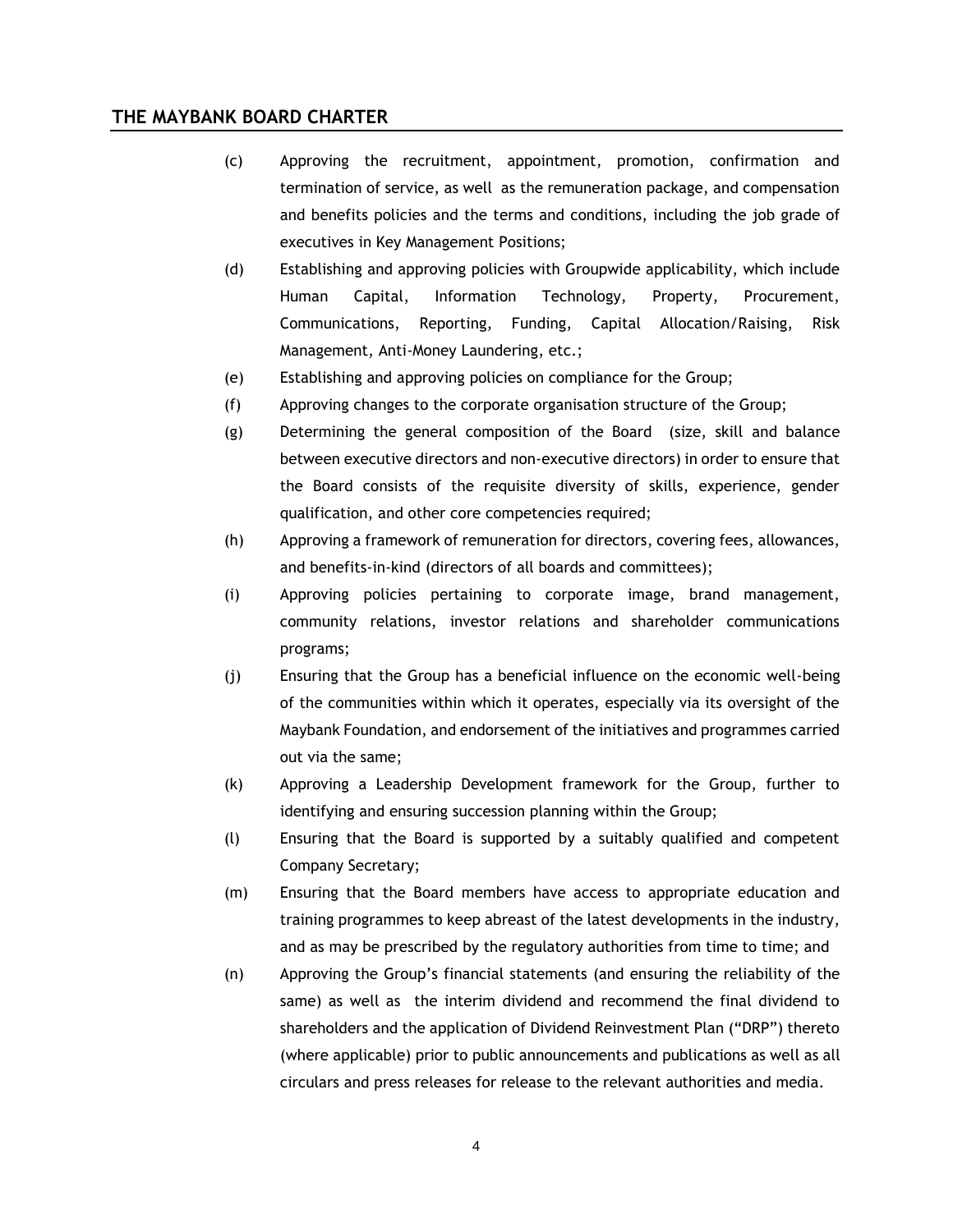#### **4. BOARD COMPOSITION**

The composition of the Board reflects a good measure of objectivity and impartiality in order to ensure that the interest of the minority shareholder is not compromised. The influence of the nominees for the major shareholder of Maybank is balanced by the presence of the independent directors on the Board (who form two-third of the Board) whose collective views carry significant weight in the Board's deliberation and decision-making process. Other salient factors which have been taken into account in determining the Board's composition are as follows:-

## 4.1 **Board Size**

Based on the Board Manual, the ideal size of the Board shall be between ten (10) to twelve (12) members.

#### 4.2 **Independent Director**

The Board must comprise two-third of Independent Non-Executive directors.

#### 4.3 **Executive Director**

The Group shall not have more than one Executive director on the Board.

# 4.4 **The Chairman**

The Chairman must be a Non-Executive director.

# 4.5 **Vice Chairman**

The Board may appoint from among its members, a Vice Chairman and determine his roles and responsibilities.

#### 4.6 **Senior Independent Director**

The Board has appointed a Senior Independent Director, to whom concerns of shareholders and stakeholders may be conveyed.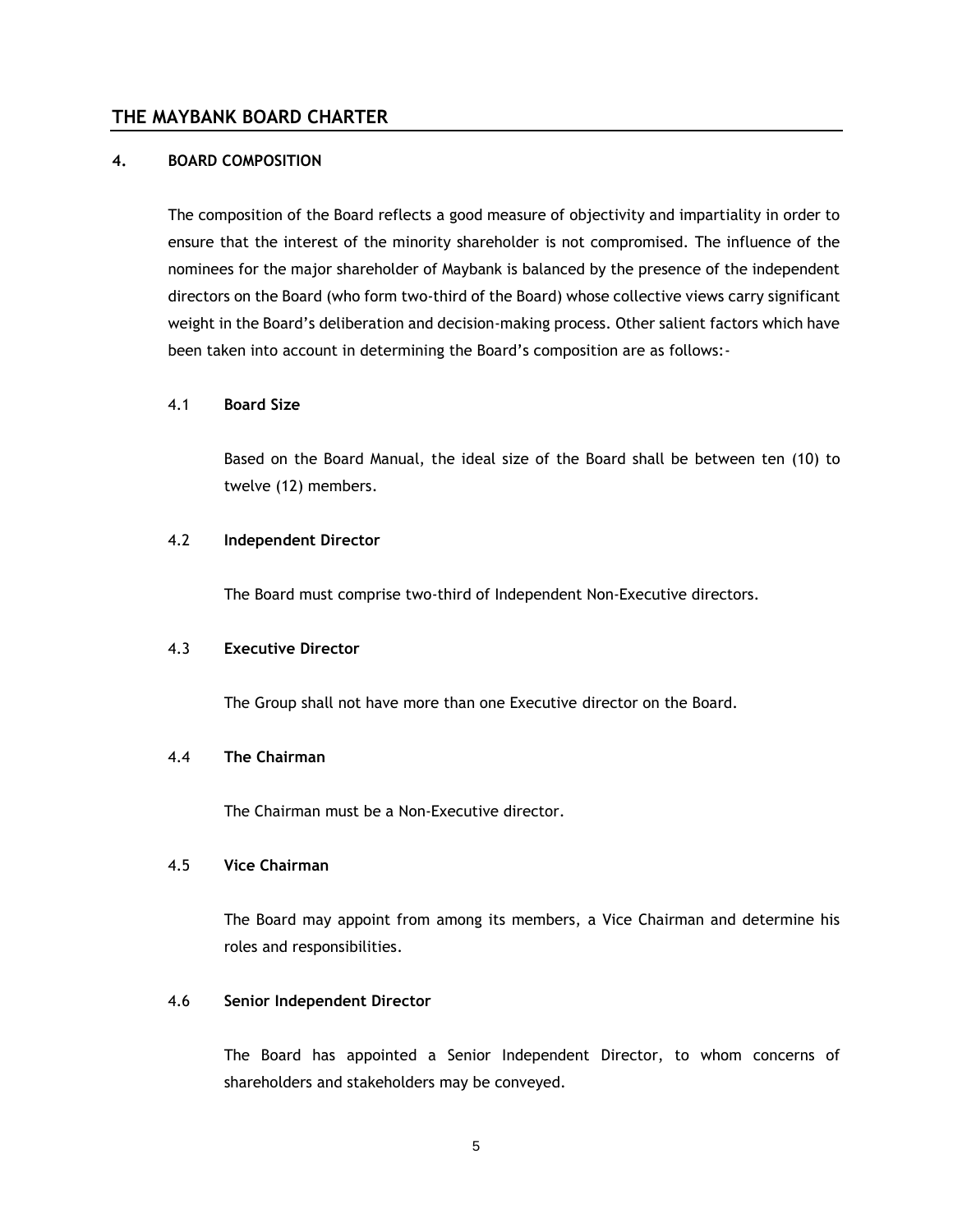## 4.7 **Director in Charge of Whistleblowing Policy**

The Chair of the Audit Committee of the Board shall be the Non-Executive Director incharge of the effective implementation of Maybank Group's Whistleblowing Policy.

# **5. SEPARATION OF ROLES AND RESPONSIBILITIES BETWEEN THE CHAIRMAN AND GPCEO**

The roles and responsibilities of the Chairman and the Group President and Chief Executive Officer ("GPCEO") are separated with a clear division of responsibilities, defined, documented and approved by the Board, in line with best practices so as to ensure appropriate supervision of the Management. This distinction allows for a better understanding and distribution of responsibilities and accountabilities. The respective roles of the Chairman and the GPCEO are set out below:-

# 5.1 **The Role of the Chairman**

The Chairman leads the Board and is also responsible for the effective performance of the Board. Working together with the Board, the Chairman ensures among others that:-

- (a) The Group's policy framework and strategies are aligned with the business activities driven by the Management and is consistent with the Group's objectives and aspirations;
- (b) The proceedings of the Board are conducted orderly, where healthy debate on issues being deliberated is encouraged to reflect an appropriate level of skepticism and independence;
- (c) The succession planning programme for the Board and senior management are at the appropriate level of effectiveness; and
- (d) The Board's decisions are reached by consensus (and failing this, reflect the will of the majority), and any concern or dissenting view expressed by any director on any matter deliberated at meetings of the Board, or any of its Committees, as well as the meetings' decisions, will accordingly be addressed and duly recorded in the relevant minutes of the meeting.

The Chairman also cultivates a healthy working relationship with the GPCEO and provides the necessary support and advice as appropriate.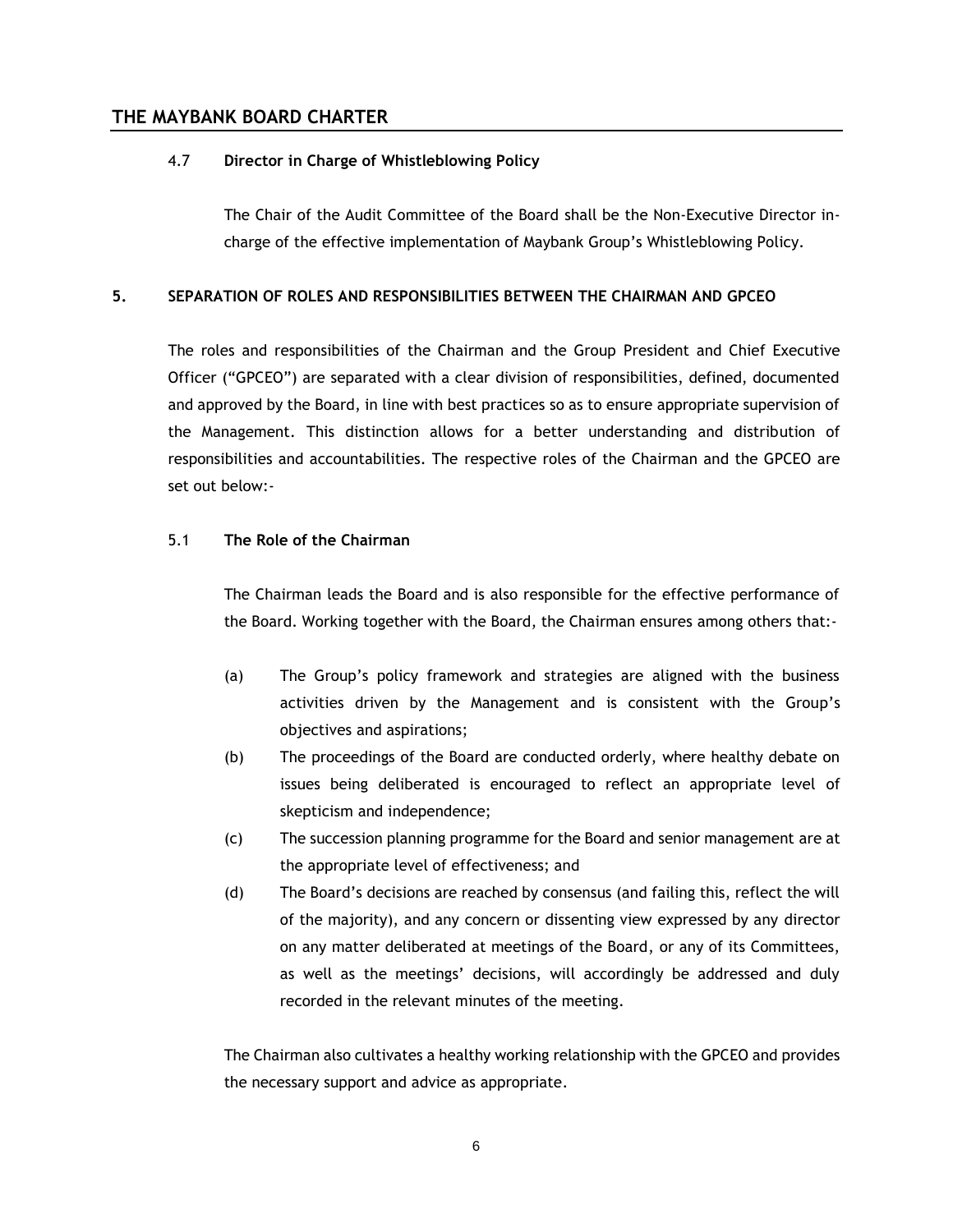## 5.2 **The Role of the GPCEO**

The GPCEO is the only Executive Director on the Board. He is also the principal chief executive officer of the Group. The GPCEO is delegated certain responsibilities by the Board and is primarily accountable for overseeing the day-to-day operations to ensure the smooth and effective running of the Group. His primary responsibilities include the following:-

- (a) Mapping the medium to longer term plans for Board approval, and is accountable for implementing the policies and decisions of the Board;
- (b) Coordinating the development and implementation of business and corporate strategies, specifically by making sure that they are carried through to their desired outcomes, especially in the institution of remedial measures to address identified shortcomings;
- (c) Developing and translating the strategies into a set of manageable goals and priorities, and setting the overall strategic policy and direction of the business operations, investment and other activities based on effective risk management controls;
- (d) Ensuring that the financial management practice is performed at the highest level of integrity and transparency for the benefit of the shareholders and that the business and affairs of the Group are carried out in an ethical manner and in full compliance with the relevant laws and regulations;
- (e) Ensuring that social and environmental factors are not neglected;
- (f) Developing and maintaining strong communication programmes and dialogues with the shareholders, investors, analysts as well as employees, and providing effective leadership to the Group organization; and
- (g) Ensuring high management competency as well as the emplacement of an effective management succession plan to sustain continuity of operations.

The GPCEO, by virtue of his position as a Board member, also functions as the intermediary between the Board and the Management.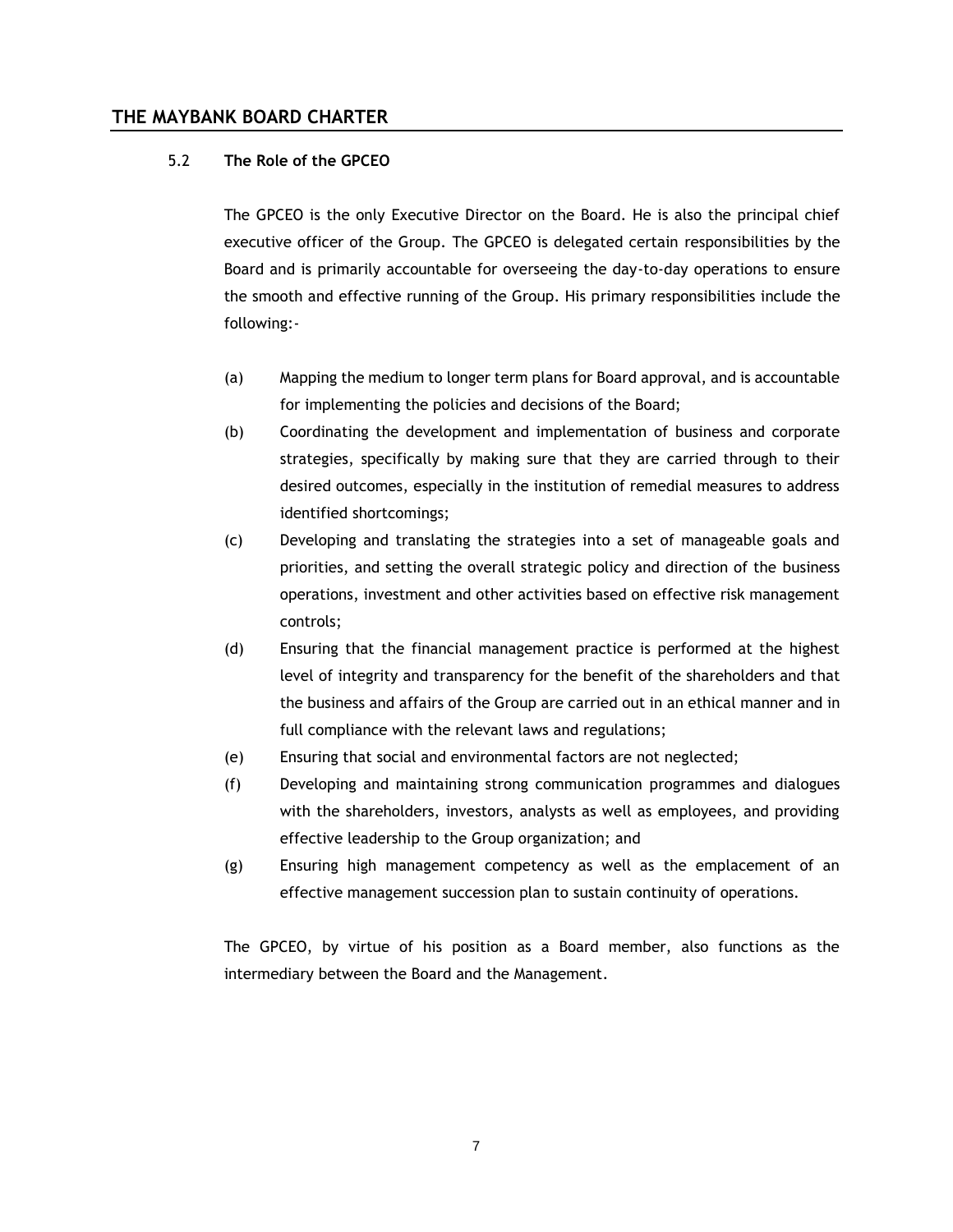## **6. SENIOR INDEPENDENT DIRECTOR**

Further to the clear separation of the role and duties between the Chairman and the GPCEO, a Senior Independent director ("SID") is appointed from among the Independent Non-Executive directors, to whom concerns of shareholders and stakeholders may be conveyed.

The SID may also:-

- 6.1 preside at all meetings of the Board at which the Chairman or Vice-Chairman (if the SID is not the Vice Chairman) is not present;
- 6.2 serve as a liaison between the Chairman and the Independent directors; and
- 6.3 call for meetings of the Independent directors.

# **7. BOARD APPOINTMENTS**

A formal and transparent procedure is in place for the appointment of new directors to the Board, the primary responsibility of which has been delegated to the Nomination and Remuneration Committee ("NRC"). In the course of its duties, the NRC is guided by the Group's Policy on the Nomination Process for the Appointment of Chairman, Director and CEO of Licensed Institutions in the Group (Policy on Nomination Process) which sets out a clear and transparent nomination process of the same, involving the following five stages:-

**Identification of** candidates

**Evaluation of** suitability of candidates

Meeting up<br>with candidates

**Final deliberation** by NRC

**Recommendation** to Board

# **8. LIMITS ON EXTERNAL COMMITMENTS**

#### 8.1 **Limitation for Directors**

Directors are not allowed to sit on the boards of more than five (5) listed companies and must hold less than fifteen (15) directorships in non-public listed companies, to ensure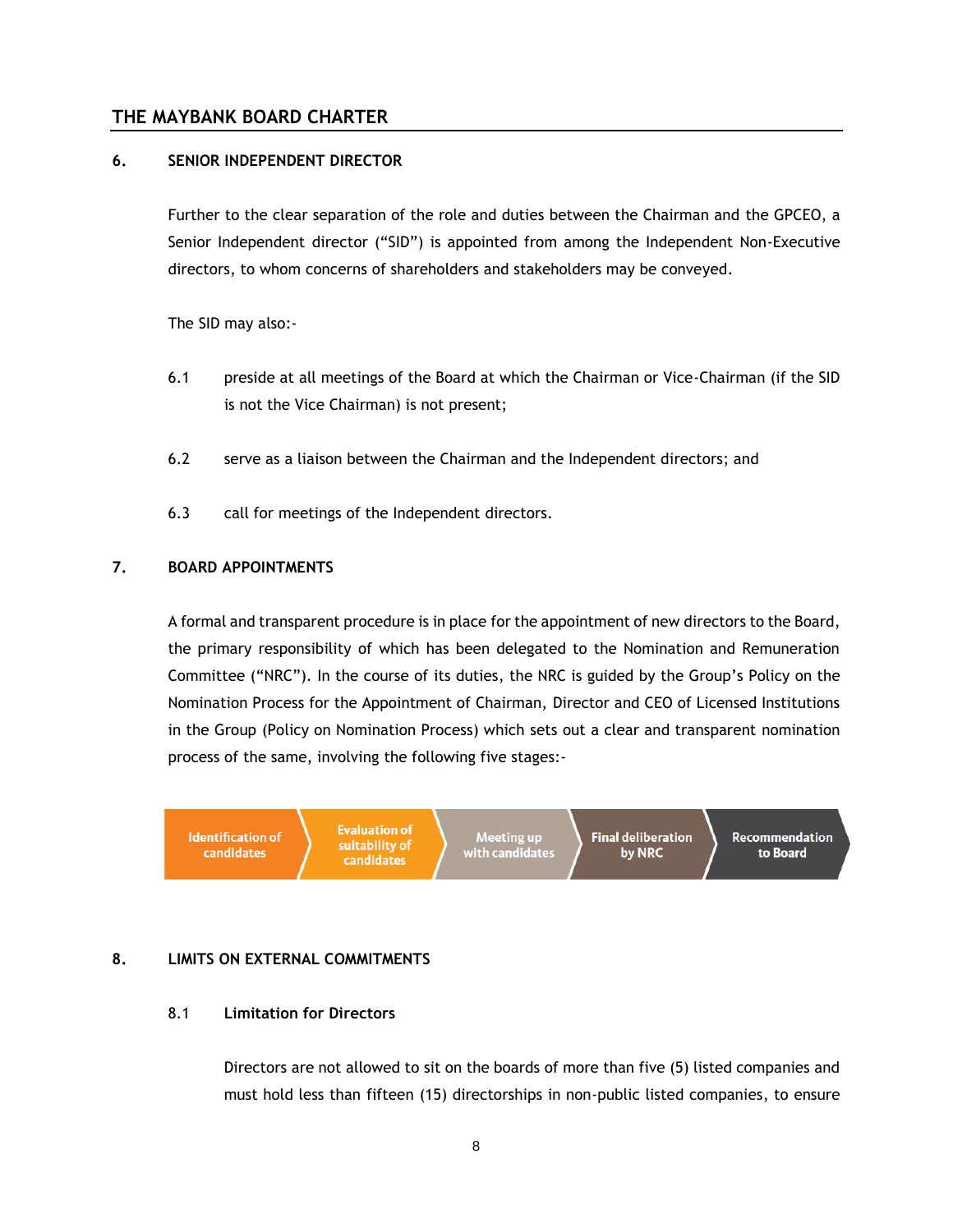that their commitment, resources and time are more focused, enabling them to discharge their duties effectively.

#### 8.2 **Consultation Prior to External Appointments**

The Board values the experience and perspective that the Non-Executive directors gain from service on the boards of other companies, organisations or associations. However, prior to the acceptance of any relevant external appointments such as directorship of listed companies, organisations or other associations, Non-Executive directors should first consult with the Chairman on such proposed appointment. In any event, such commitments should not:-

- (a) cause a conflict of interest for the director;
- (b) affect the director's independence;
- (c) have potential reputational consequence to the Bank; and/or
- (d) place demands on the director's time that could hinder their ability to attend board meetings and discharge their responsibilities to the Company.

#### 8.3 **Limitation for GPCEO**

In addition to the maximum number of five (5) directorships that the GPCEO is allowed to hold in listed companies, Bank Negara Malaysia ("BNM") has further issued guidelines regulating the number of directorships held by the GPCEO outside of the Bank, whereby the GPCEO is only allowed to be a director of certain institutions/organization which BNM has earlier identified. Considering the role of the GPCEO as a "brand agent" of the Bank where his involvement in various important institutions indirectly enhances the Bank's profile both locally and globally, the Board has agreed that the GPCEO's membership in such institutions/organisations should be limited to fifteen (15) organisations.

## **9. POLICY ON TENURE OF DIRECTORSHIP**

9.1 The appointment of members on the Board, as well as their tenure as a director, are subject to the approval of BNM (the "Approved Tenure"). Subject to the Board's annual evaluation of a member whose Approved Tenure is about to expire, and upon due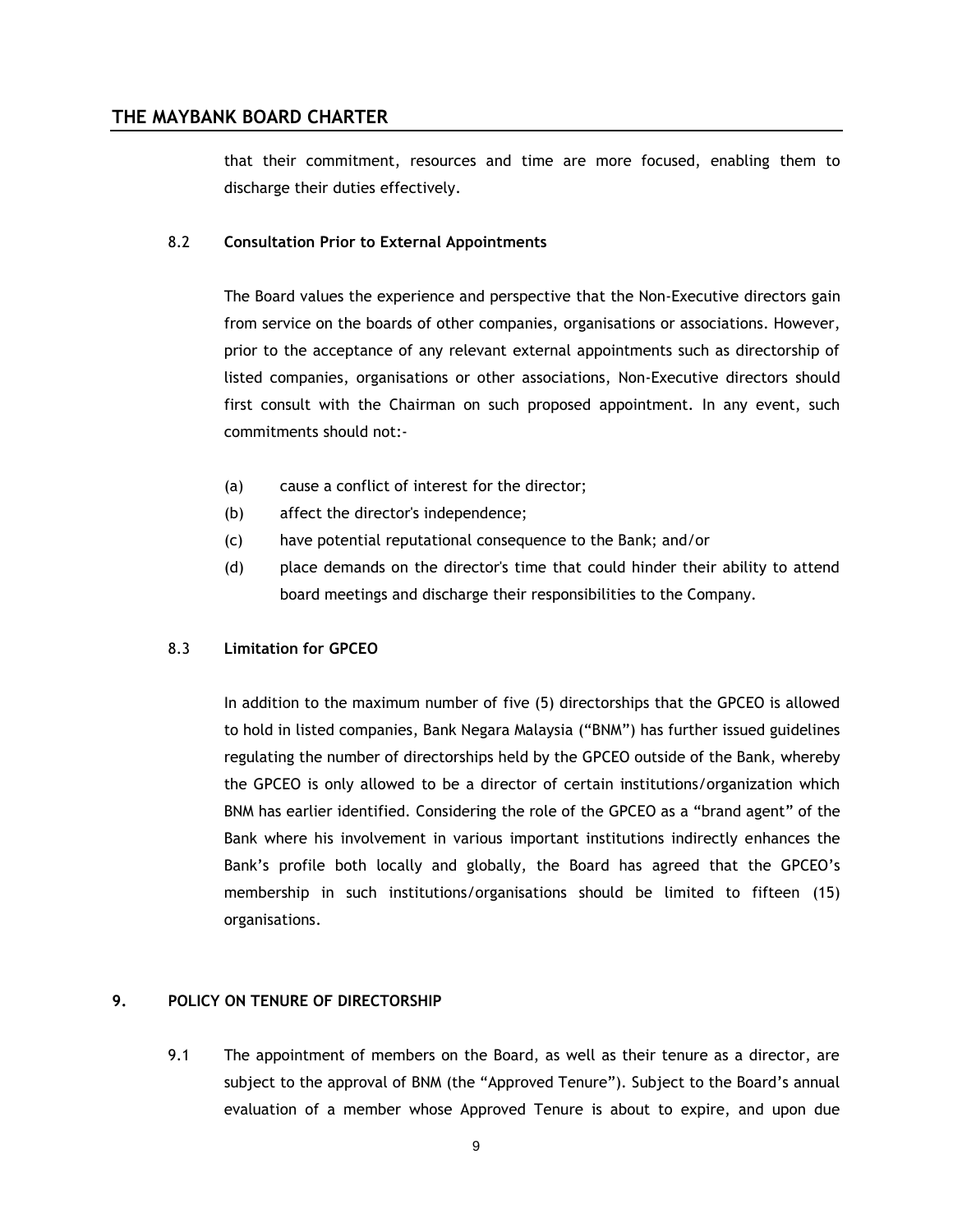consideration of the Group's own policy on the tenure of directorship as described below, the Bank may apply to BNM for an extension of the said Approved Tenure, so that such director may continue to remain as a member of the Board.

- 9.2 The limitation on tenure of Independent Non-Executive Director ("INED") is upon completion of a cumulative period of nine (9) years. Upon completion of the nine (9) year tenure, an INED may subject to the NRC's recommendation and Board approval, continue to serve the Board as a Non-Independent Non-Executive Director from the ninth year onwards.
- 9.3 Further to this, the Bank's Constitution states the following:-
	- (a) In every year, one-third of the directors, including the GPCEO (or the number nearest to one-third) who has been longest in office since their appointment or last election, shall retire at the Annual General Meeting of the Bank; and
	- (b) A director who has been appointed by the Board during the year shall only hold office until the next Annual General Meeting of the Bank following his appointment.

Directors retiring or stepping down under both limbs (a) and (b) above, shall however be eligible for re-election by the Group's shareholders at the Annual General Meeting of the Bank.

#### **10. SUCCESSION PLAN**

Appointments to the Board are not considered in isolation but as a component of the Board's succession plan. In this context, the limitations on tenure of directorship as described in para. 9 above provides the Board with the opportunity to consider and reassess its succession plan periodically, not only to ensure continuity in meeting its long term goals and objectives but also to affirm that the knowledge, experience and skill sets of its members would be well suited to meet the demands of the ever changing landscape of the financial industry.

In furtherance thereof, the curriculum vitae of prospective candidates would from time to time, be discreetly obtained from various internal and external sources (including institutions which maintain salient details on directors with financial industry background) for further review by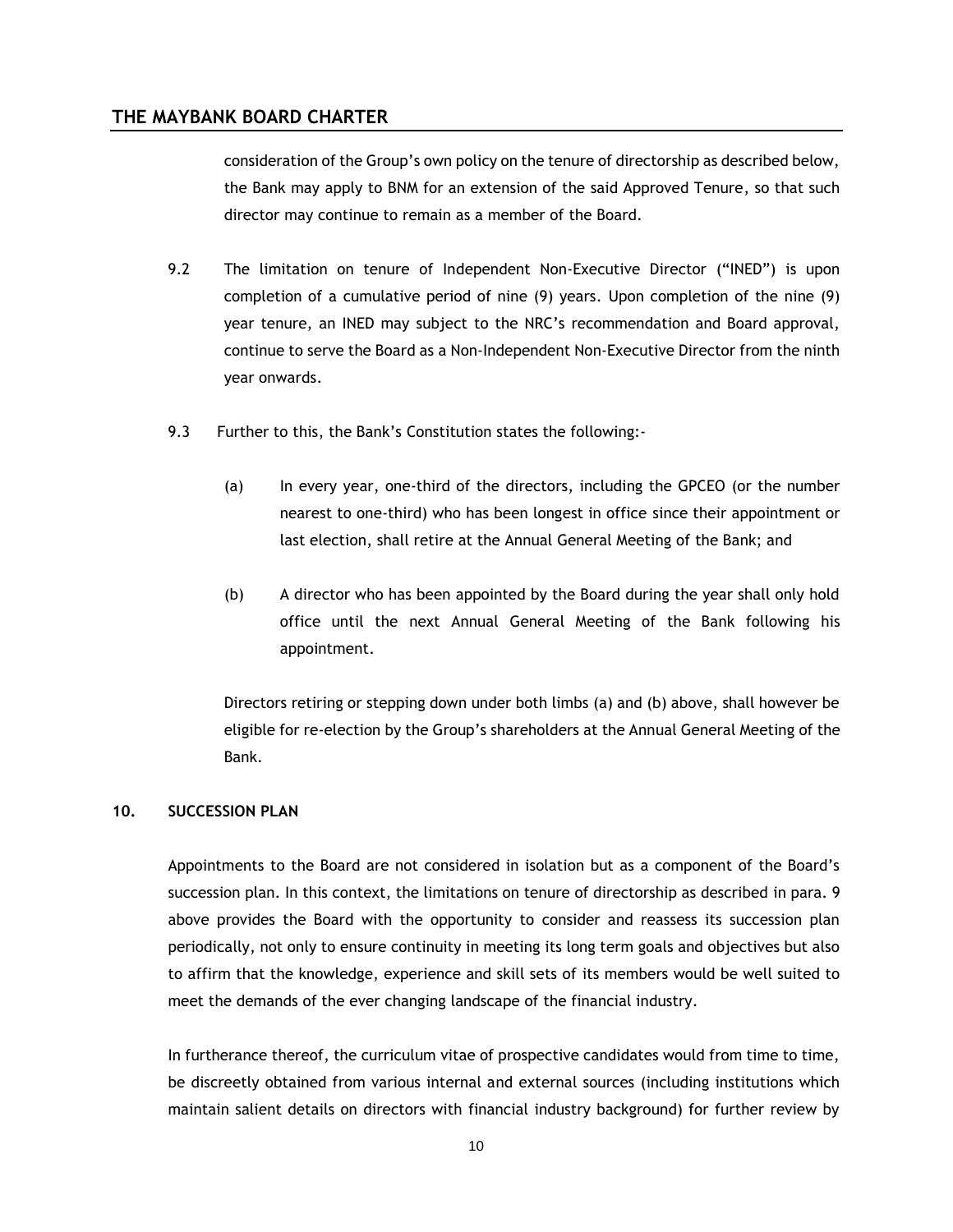the NRC and the Board, to ensure that the Board has a steady pool of talent to choose from whenever there is a need to appoint additional members on the Board or otherwise, to replace a member who intends to retire or resign from the Board.

#### **11. BOARD PROCESSES**

#### 11.1 **Frequency of Meetings**

The Board meets at least once every month. This consists of twelve (12) regular meetings in a calendar year, including four (4) Board meetings for the tabling (and approval) of quarterly financial results. However, this does not include the Budget/Business Plan sessions (two (2) in total, per annum), or additional meetings convened as and when urgent issues and important decisions are required to be taken between the scheduled meetings.

Directors must attend at least 75% of Board meetings held in the financial year.

#### 11.2 **Quality of Meeting Materials**

Board Meetings for the ensuing financial year are scheduled in advance before the end of the financial year, so as to allow members of the Board to plan ahead and fit the coming years' Board and Board Committees meetings into their respective schedules.

The Chairman, with the assistance of the Company Secretary, takes responsibility for ensuring that the members of the Board receive accurate, timely and clear information in respect of the Group's financial and operational performance to enable the Board to make sound decision and provide the necessary advice.

Prior to each Board meeting, an agenda together with comprehensive reports for each agenda item to be discussed will be forwarded to each director at least five (5) clear days before the scheduled meeting to enable the directors to obtain further clarification or explanation, where necessary, in order to be adequately apprised before the meeting.

In response to technological advancement in the digital space, the Board has taken the initiative to implement paperless board meeting where board papers are uploaded onto a secured platform, and is accessible via tablet devices.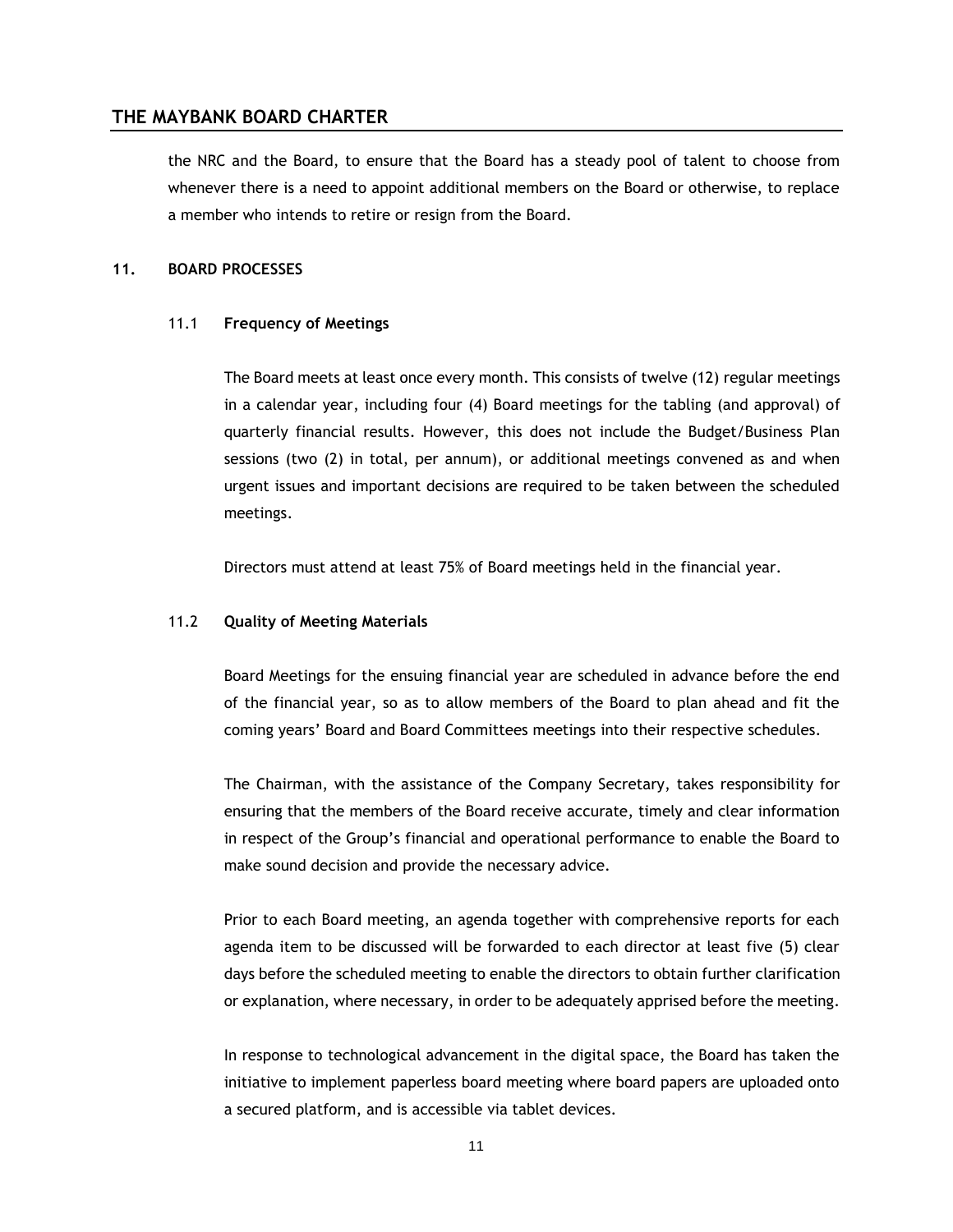#### 11.3 **Board Satisfaction Index**

Performed every year, the Board Satisfaction Index is a mechanism used to ensure continuing adequate support is provided by the Company Secretary to the Board, to assist directors in discharging their duties effectively. The areas of assessment cover transactional and operational efficiency, which includes the quality of the minutes of the Board and Board Committees, of papers and meeting arrangements, and of training and knowledge management, as well as advisory services on matters concerning directors' duties, such as disclosure of interests and trading restrictions.

#### 11.4 **Minutes of Meetings**

The directors (through the Company Secretary) shall cause minutes to be duly entered in the books provided for the purpose of all resolutions and proceedings of all meetings of the Board. The minutes of meetings shall accurately record decisions taken and the views of individual Board Members, where appropriate. Such minutes shall be signed by the Chairman of the meeting at which the proceedings were held.

#### 11.5 **Quorum and Voting**

Pursuant to the Constitution, at least 51% of the number of directors must be present at the Board meeting to form a quorum. Questions arising at any meeting of the directors shall be decided by a majority of votes. In case of an equality of votes the Chairman shall have a second or casting vote.

The Constitution also provides for members to attend a Board meeting via conference telephone, electronic or such other communication facilities which allows all persons participating in the meeting to communicate with each other simultaneously and instantaneously.

#### 11.6 **Board Time Without Management and/or Non-Independent Non-Executive Directors**

In line with best practices of other companies, at the end of each Board meeting, a Board session without the Management is held. The purpose is to enable the Chairman to engage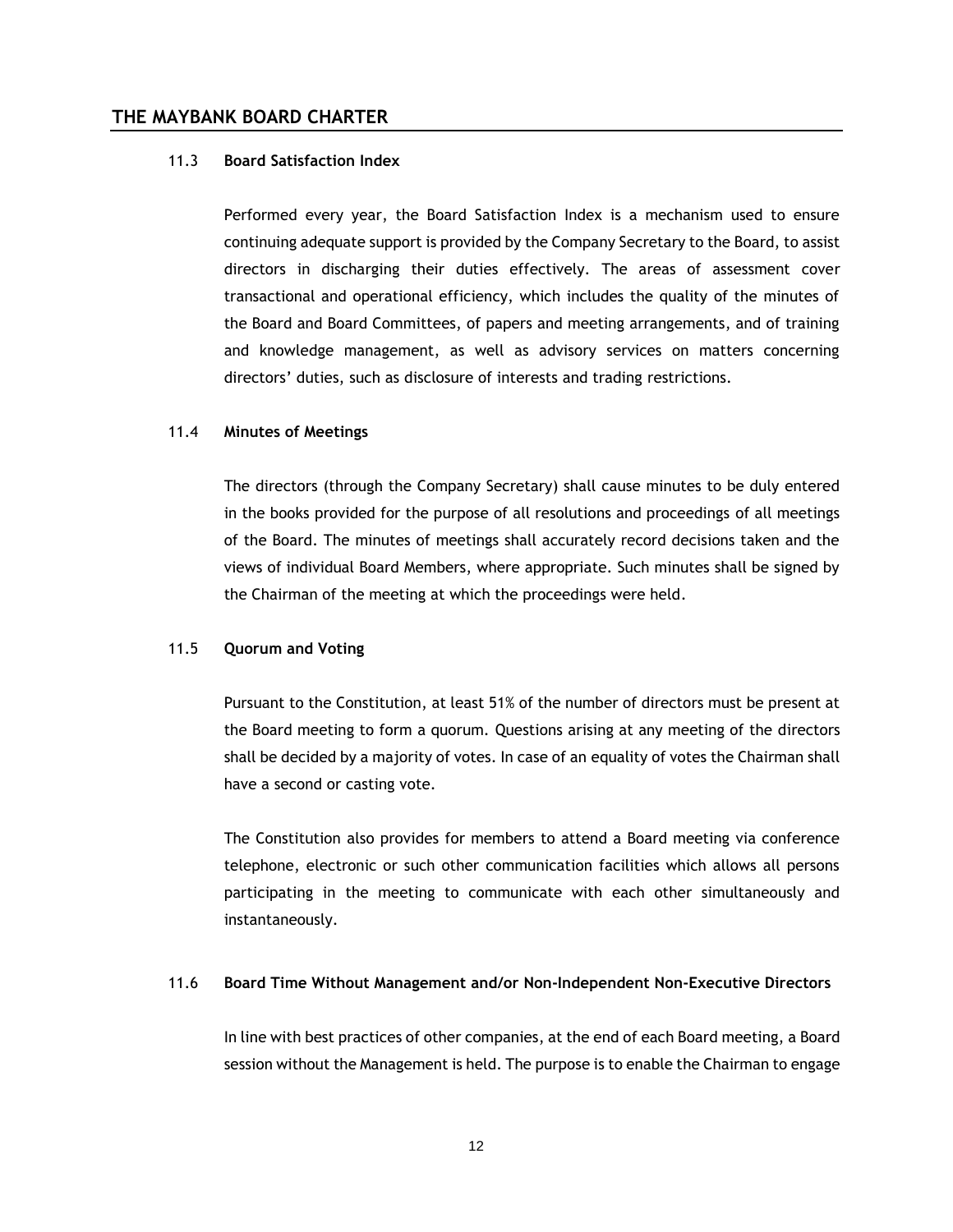with the Non-Executive directors on issues that they would prefer to raise without the presence of GPCEO as well as a round-up session on the just concluded Board meeting.

Further to the session, the Chairman may follow up with the GPCEO on issues raised by the Board, such as:-

- (a) matters that require the GPCEO's follow-up e.g. business, and relationship or people issues;
- (b) matters concerning procedural points which requires improvements that the Company Secretary needs to work on; and/or
- (c) how the Chairman can better conduct future meetings.

At each Board meeting, some time may also be set aside for all INEDs to discuss any matters of concern relating to the Group without the presence of Non-Independent Non-Executive Directors ("NINEDs") and the Management (the "INED Session"). This session is to be chaired by the SID or in his absence, by any other member appointed from among the INEDs. Upon the request of the Chairman of the INED Session, the Company Secretary may attend this session to assist the said Chairman.

# 11.7 **Board Annual Outline**

The Board Annual Outline highlights to the Board, the relevant Board Committees as well as the Management, the subject matters to be discussed for the year in order to facilitate better planning and for greater time effectiveness. The subject matters included in the Board Annual Outline cover the following broad topics:-

- (a) Strategy
- (b) Governance
- (c) Risk Management
- (d) Compliance

The Annual Board Outline will be reviewed at every Board meeting and updated, where appropriate.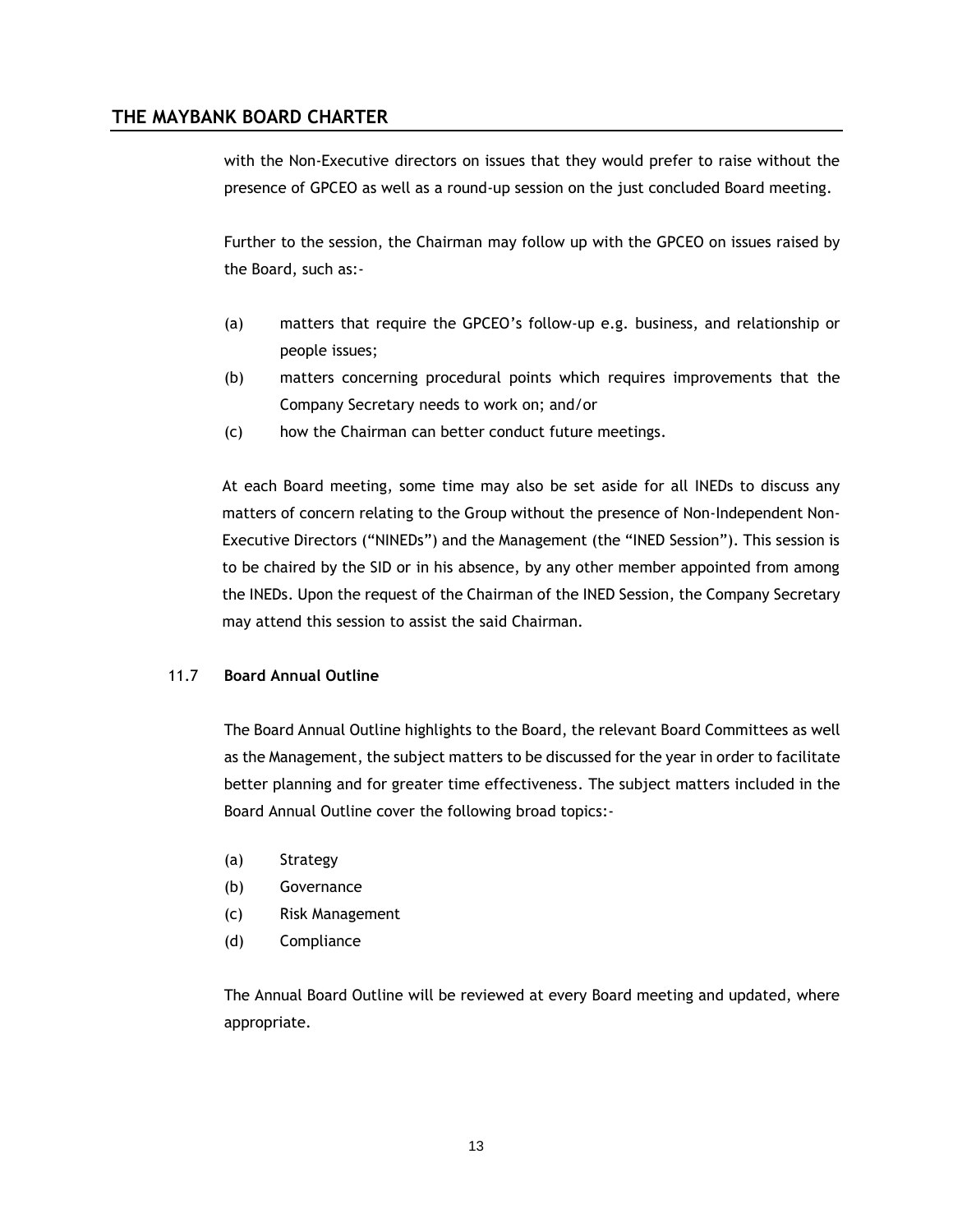#### **12. COMPANY SECRETARY**

 $\overline{a}$ 

Maybank is required to retain the services of at least one Company Secretary and the appointment and removal of company secretary must be approved by the Board. Besides being responsible for supporting the effective function of the Board, the Company Secretary also advises the Board and the Senior Management on issues relating to corporate compliance with the relevant laws, rules, procedures and regulations affecting the Board, as well as the best practices of governance. The Company Secretary also facilitates effective flow of information between the Board, the Board Committees and the Senior Management.

The expectations of the regulators in respect of the function and responsibilities of the Company Secretary are as follows:-

- (i) to keep confidential the affairs of the Maybank and its Senior Management at all times. If the Company Secretary also serves as the Company Secretary of an Affiliate<sup>2</sup>, he shall not disclose the affairs of Maybank or its Senior Management to the Affiliate except with the knowledge and consent of Maybank; and
- (ii) not to have competing time commitments that may impair his ability to discharge his duties effectively. Unless BNM approves otherwise in writing, the Company Secretary must devote the whole of his professional time to the affairs of Maybank which he represents. Nevertheless, this would not preclude the said Company Secretary from carrying out other responsibilities for Maybank, where these responsibilities do not conflict with his responsibilities to the Board.

More generally, the roles and responsibilities of a Company Secretary include, but are not limited to the following:

- (i) Manage all Board and Board committee meeting logistics, attend and record minutes of all such meetings and facilitate Board communications;
- (ii) Advise the Board on its roles and responsibilities;
- (iii) Facilitate the orientation of new Directors and assist in Director training and development;
- (iv) Advise the Board on corporate disclosures and compliance with company and securities regulations and listing requirements;
- (v) Communicate the decisions of the Board for senior management's attention and further action;
- (vi) Manage processes pertaining to the annual shareholder meeting;

 $2$  means in relation to an entity, refers to any corporation that controls, is controlled by, or is under common control with, the entity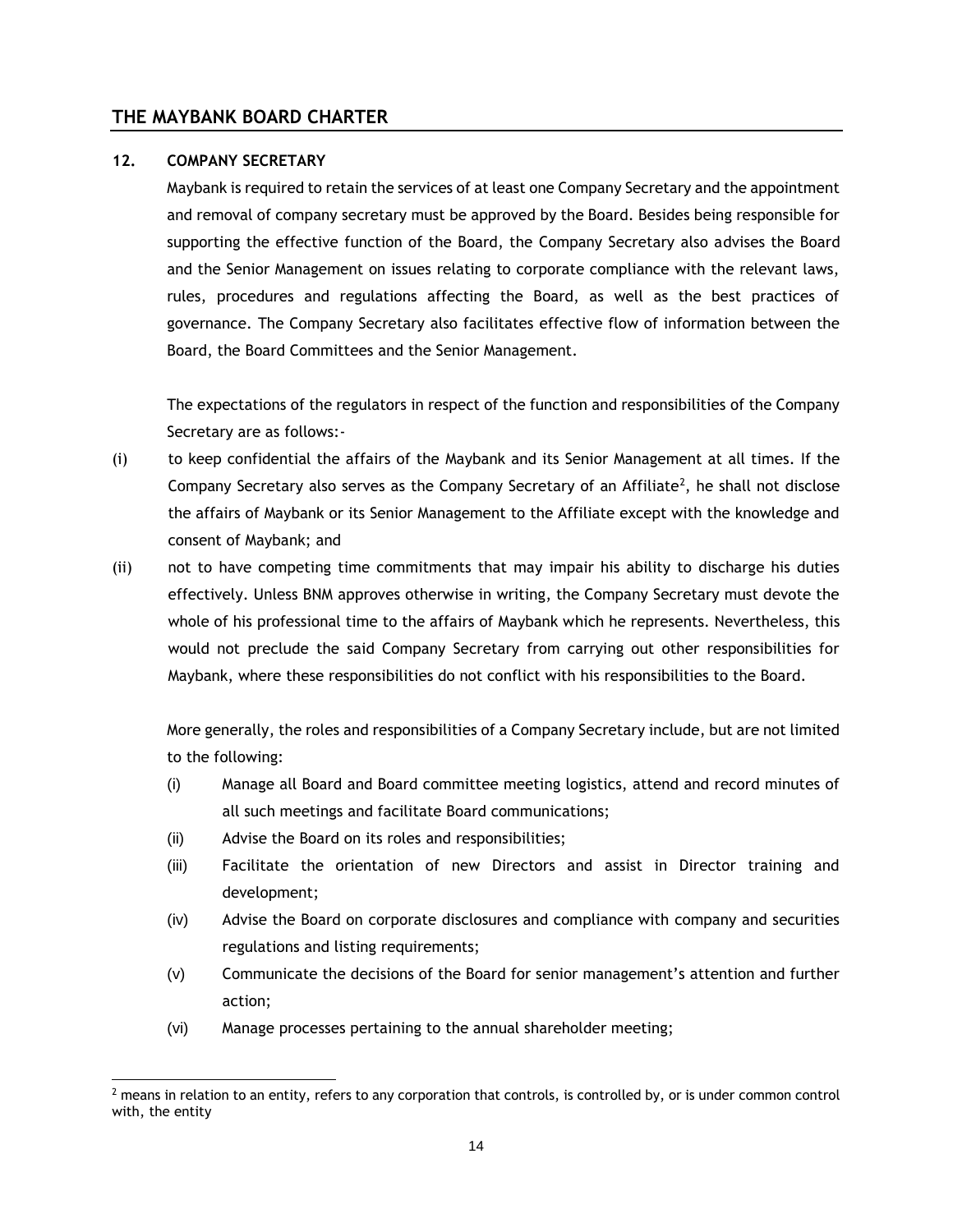- (vii) Monitor corporate governance developments and assist the board in applying governance practices to meet the board's needs and stakeholders' expectations; and
- (viii) Serve as a focal point for stakeholders' communication and engagement on corporate governance issues.

## **13. BOARD COMMITTEES**

 $\overline{a}$ 

Certain functions of the Board are delegated to Board Committees, which comprise members of the Board and operate within clearly defined terms of references primarily to assist the Board in the execution of its duties and responsibilities. The following is a brief description of the Board Committees established by the Board:-

- 13.1 Nomination & Remuneration Committee To recommend to the Board, the appointment of new members on the Board and Board Committees including the conduct of annual evaluation of their performance/skill sets, both individually and collectively, as well as to evaluate recommendations for promotion and remuneration and compensation policies for executives in key management positions<sup>3</sup>.
- 13.2 Audit Committee of the Board Review the adequacy of the internal audit scope and plan, functions and resources<sup>4</sup>.
- 13.3 Risk Management Committee To review and approve risk management strategies, risk frameworks, risk policies, risk tolerance and risk appetite limits.
- 13.4 Credit Review Committee To review/veto loans exceeding the Group Management Credit Committee's discretionary power.

<sup>&</sup>lt;sup>3</sup> Please refer to our website at [www.maybank.com](http://www.maybank.com/) for the Terms of Reference of the Nomination & Remuneration Committee.

<sup>&</sup>lt;sup>4</sup> Please refer to our website a[t www.maybank.com](http://www.maybank.com/) for the Terms of Reference of the Audit Committee of the Board.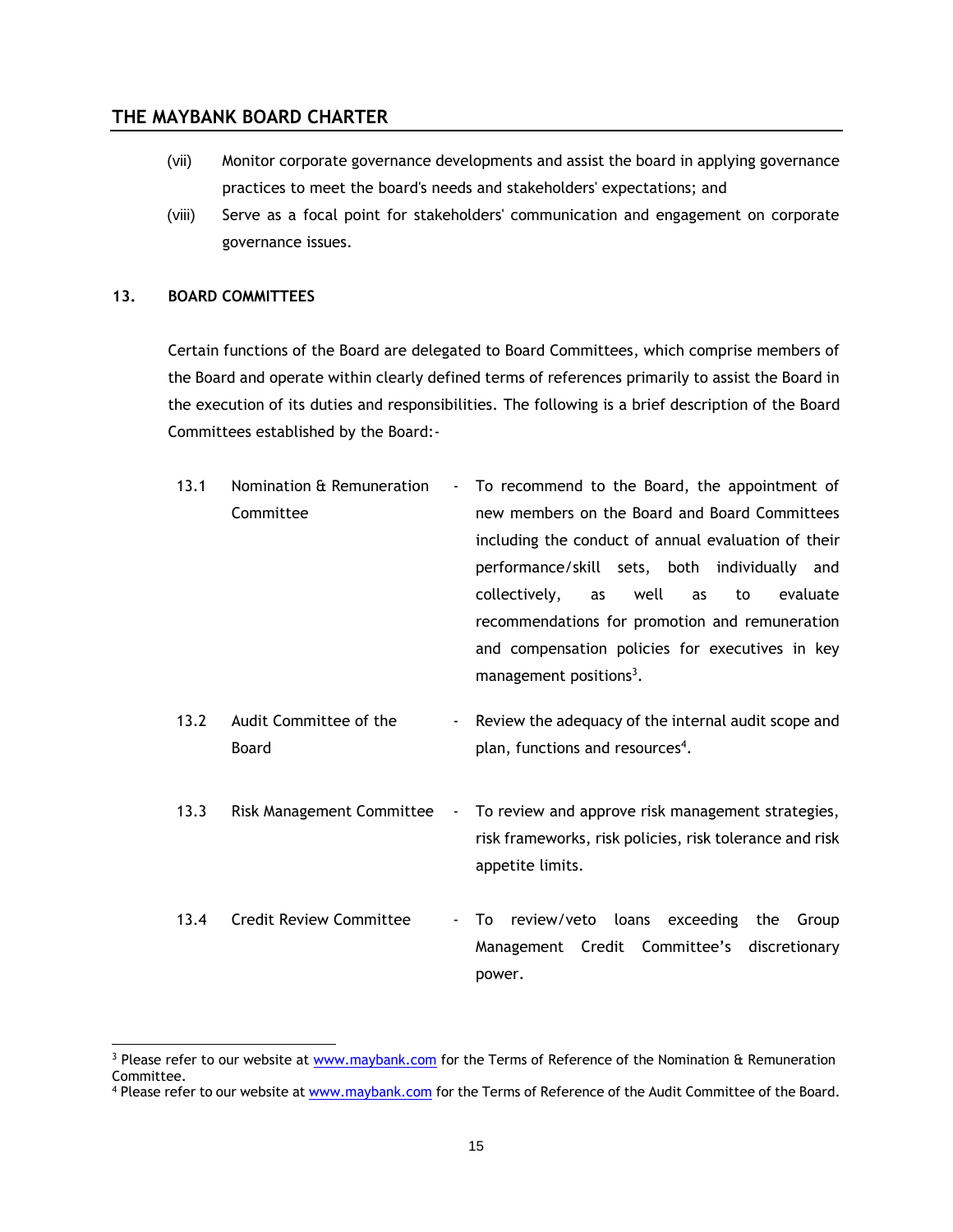- 13.5 Compliance Committee of the Board to ensure the Group's compliance risk management is given the needed attention at the highest level and to ensure regulatory compliance risk is effectively managed to support the Group's business growth in line with the Group's aspiration and risk appetite.
- 13.6 Employees' Share Grant Plan To administer the Employee Share Grant Plan Committee pursuant to the By-Laws of the Employee Share Grant Plan.

At every Board meeting, the Chairman of the abovementioned Board Committees will brief the Board on salient matters and significant findings deliberated at the respective Board Committees' meetings, which require the Board's attention and/or notation.

# **14. CONTINUING BOARD PROCESSES**

The following are among the processes performed by the Board on a periodic basis:-

#### 14.1 **Induction Programme for New Directors**

Maybank has established a comprehensive induction programme to ease new directors into their new role and to assist them in their understanding of the management and operations of the company. New directors would be required to attend the programme as soon as possible after they have been appointed. Typically undertaken within a period of two days, the programme includes intensive one-on-one sessions with the GPCEO and the rest of the Group EXCO members, wherein the new directors would be briefed and brought up to speed on the challenges and issues faced by the Group.

#### 14.2 **Training for Directors**

To ensure that Directors maintain a sound understanding of the business and affairs of the Group as well as relevant market and regulatory developments, all Directors are required to attend training courses, workshops and/or seminars to ensure that they possess the knowledge and skills necessary to fulfil his responsibilities.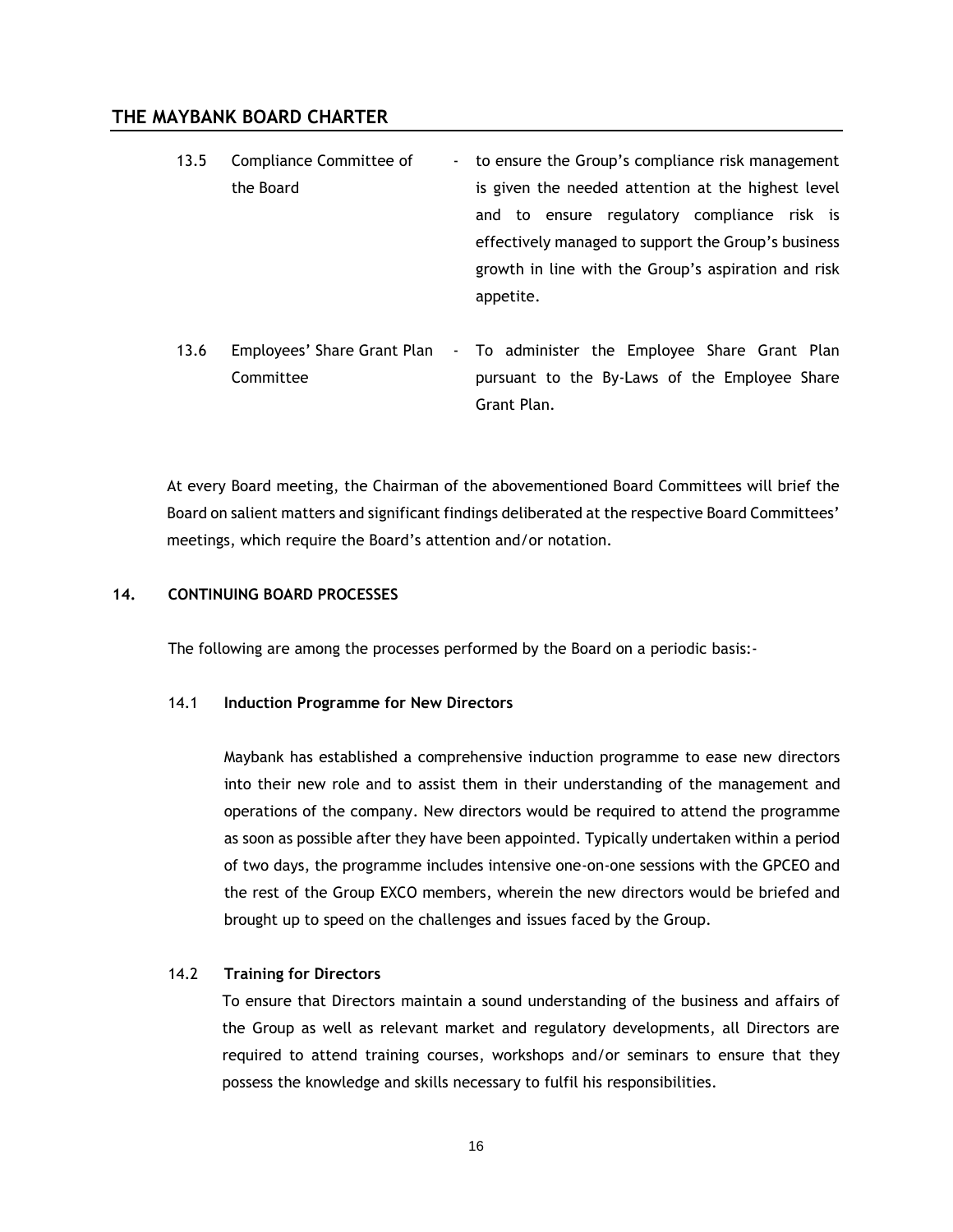All newly appointed Directors are required to attend the Mandatory Accreditation Programme ("MAP") within four (4) months from the date of his date of appointment. All newly appointed Directors are also required to complete the Core Module of the programme for Directors of Financial Institutions (comprising 4 sections) conducted by the Financial Institutions Directors' Education (FIDE), within one (1) year of their respective appointments.

Apart from the abovementioned training programs, the Board bears the responsibility of ensuring that the Board members are adequately trained and possess the skill and knowledge necessary to discharge their duties and responsibilities as Directors. Hence, throughout the financial year, all Board members are required to attend various training programmes and workshops on issues relevant to the Group, which are organised internally, as well as in collaboration with external training providers.

# 14.3 **Board Evaluation & Assessment**

The NRC follows a formal and transparent process to assess the effectiveness of individual directors, the Board as a whole and its committees, as well as the performance of the Group PCEO and the members of the Group EXCO (based on their respective Balanced Scorecard and other contributions) pursuant to the Board and Peer Annual Assessment exercise. This is undertaken upon the completion of every financial year.

#### 14.4 **Remuneration**

The Group has established a Remuneration Framework for all Non-Executive directors, encompassing the recommended remuneration structure for all Non-Executive directors of the Group, as well as its subsidiaries. The Remuneration Framework is subject to review by the Board once every three years.

The Remuneration Framework is intended to pursue the following key objectives:-

- (a) To enable the Board to attract highly competent and qualified talents at regional and international level to serve the Board as it continues its journey towards becoming a regional financial services leader;
- (b) To align with the expertise, skills, work experience, increase in risks and responsibilities as well as time contributed by different directors at the same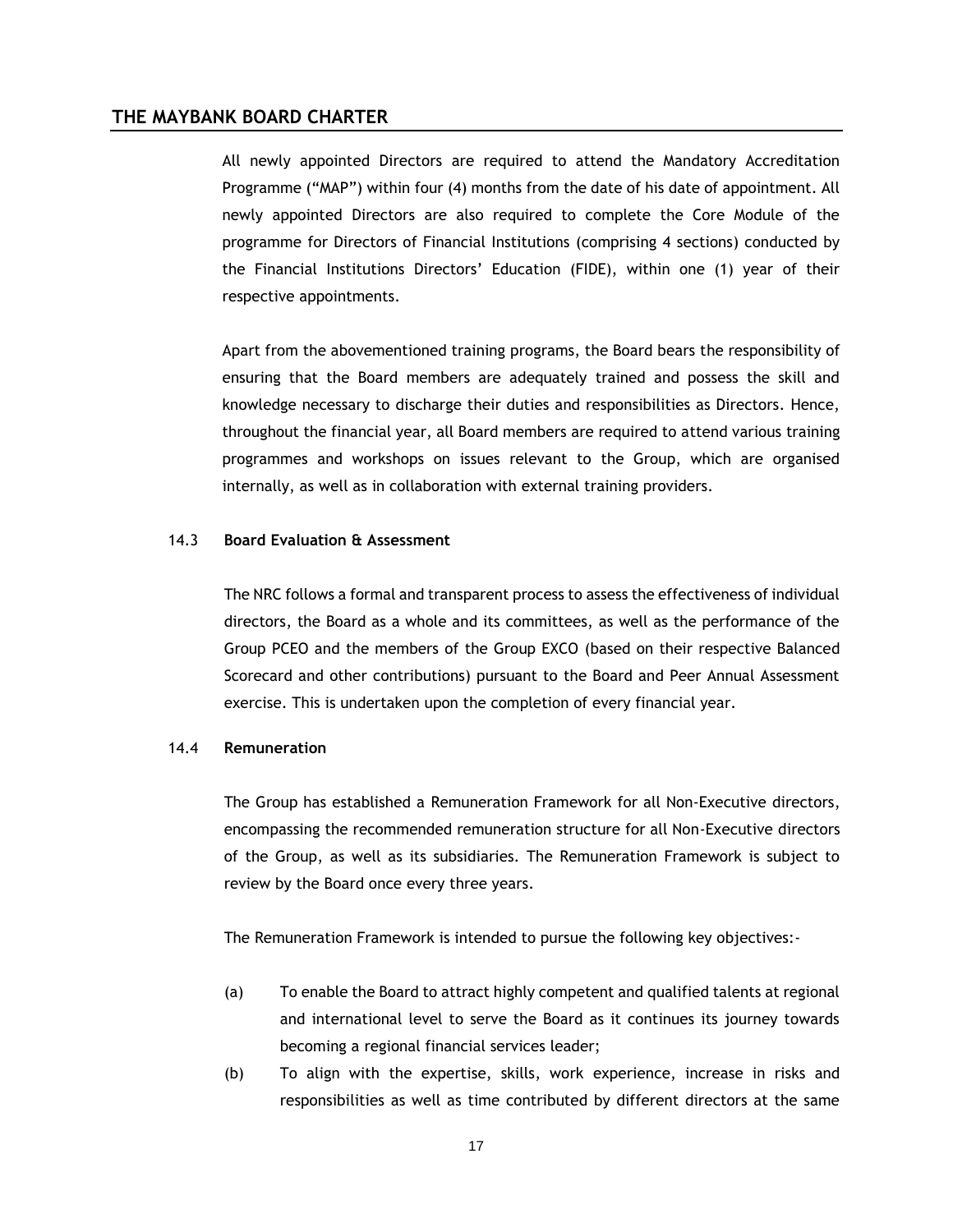time integrating the diverse geographical locations where the Group operates to ensure a different remuneration mechanism that is competitive with its regional peers towards becoming a truly regional bank; and

(c) To ensure that the cost of governance is appropriately linked to the company's performance (such as in terms of size of revenue).

# **15. DECLARATION OF INTEREST**

There are various provisions in the Malaysian regulations which sets out the obligations of a Director whenever he encounters a situation of conflict. A conflict of interest occurs when a Director's personal interest conflicts with his responsibility to act in the best interest of the Group.

These conflict situations present the risk that the Directors might make a decision based on or affected by these influences rather than in the best interest of the Group. In general, when a Director encounters such a situation, his obligation would be:-

- (i) to declare to such interest to the Board; and
- (ii) not to participate in deliberations and vote on subjects/transactions in which he has an interest in.

Maybank has developed a Directors Conflict of Interest Policy ("CI Policy") to address the issue of Directors conflict of interest in terms of transactions (that they may have an interest in) as well as benefits (that they may receive from third parties) during their tenure on the Board. Among others, the CI Policy sets out the processes and procedures for the Directors to declare actual or potential conflict of interest and the obligation of the Board to address the same in accordance with Malaysian regulations.

# **16. SUPPLY OF INFORMATION TO THE BOARD**

The Board of Maybank has full and unrestricted access to all information pertaining to the respective businesses and affairs of Maybank to enable it to discharge its duties effectively. Directors also have full and unrestricted access to the advice and services of the Senior Management and the Company Secretary.